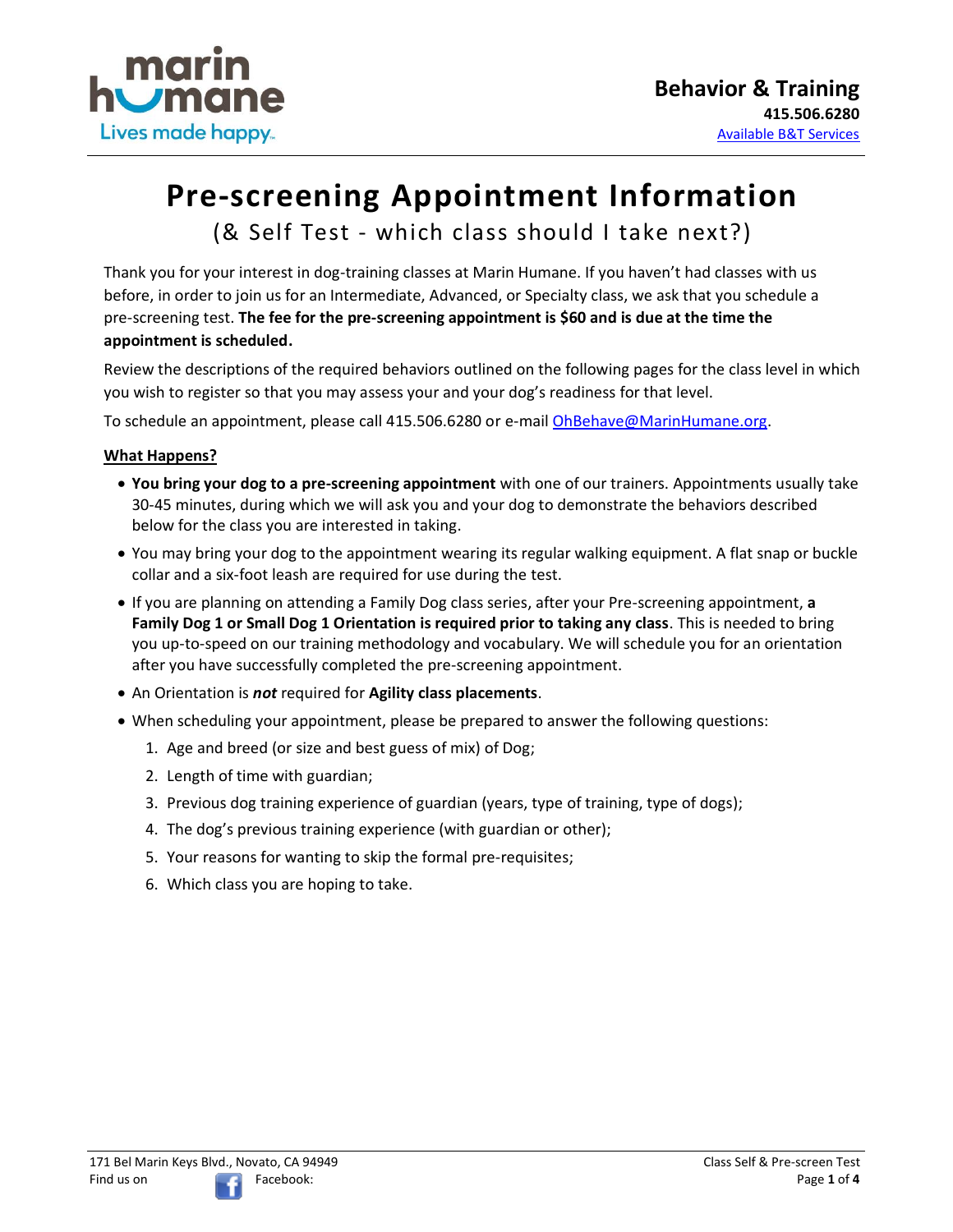

# *Is My Dog Ready for Family Dog 2 (FD2)*

| 1. I can demonstrate that my dog understands "Yes" or a "click" as a marker word.                                                                |               |                 |
|--------------------------------------------------------------------------------------------------------------------------------------------------|---------------|-----------------|
| I can also explain how a marker signal is used in teaching my dog.                                                                               | Yes $\Box$    | No <sub>1</sub> |
| 2. My dog understands a release word such as "release" or "all done."                                                                            | Yes $\Box$    | No $\square$    |
| 3. My dog will "touch" my hand on cue.                                                                                                           | Yes $\square$ | No <sub>1</sub> |
| 4. My dog will orient to me when I cue this behavior or call his/her name.                                                                       | Yes $\Box$    | No <sub>1</sub> |
| 5. My dog will sit in front and move to my left side for a sit at the side.<br>(The use of a lure to get the dog into position is okay.)         | Yes $\Box$    | No <sub>1</sub> |
| 6. My dog can hold a 1 minute sit/stay or down/stay with reinforcement<br>(treats/toy) when there are no distractions. No lure for the sit/down. | Yes $\Box$    | No <sub>1</sub> |
| 7. My dog can walk next to me on leash without pulling as I walk the length of<br>the Pavilion and back (using treats/toy ok).                   | Yes $\Box$    | No <sub>1</sub> |
| 8. My dog will "wait" at a door while I go through first with my dog only coming<br>to my side of the door when I give him/her the release word. | Yes $\Box$    | No <sub>1</sub> |
| 9. My dog will come to me 8 out of 10 times from a distance of 20 feet if I either<br>have him/her on a long line and/or have treats/toy.        | Yes $\Box$    | No <sub>1</sub> |
| 10. My dog is mostly quiet in class. (Barking occasionally is okay.)                                                                             | Yes $\Box$    | No <sub>1</sub> |
|                                                                                                                                                  |               |                 |

*If you answered "yes" to at least 7 of these statements, you are ready for Family Dog 2 or workshops.*

# *Is My Dog Ready for Family Dog 3 (FD3)?*

| 1. My dog can orient to me for at least 10 seconds when cued.                                                                                                                                                | Yes $\Box$    | No <sub>1</sub> |
|--------------------------------------------------------------------------------------------------------------------------------------------------------------------------------------------------------------|---------------|-----------------|
| 2. My dog will move to the left side of me on a verbal/hand cue and sit.                                                                                                                                     | Yes $\Box$    | No <sub>1</sub> |
| 3. My dog can walk next to me on leash without pulling while there are other<br>dogs and people walking nearby.                                                                                              | Yes $\square$ | No <sub>1</sub> |
| 4. My dog can hold a 1 minute sit/stay and a 2 minute down/stay with<br>distractions (dogs, toys, squeaky toys, food) within 10 feet of him/her.                                                             | Yes $\sqcup$  | No <sub>1</sub> |
| 5. My dog will come to me 8 out of 10 times while other dogs are walking or<br>running nearby if I have him/her on a long line and/or have treats/toy.                                                       | Yes $\Box$    | No <sub>1</sub> |
| 6. My dog will "leave it" 80% of the time when I cue him/her to do so without<br>leash pulling or body blocks.                                                                                               | Yes $\Box$    | No <sub>1</sub> |
| 7. My dog will do a down and a sit for me when I cue the behavior from<br>six feet away.                                                                                                                     | Yes $\Box$    | No $\square$    |
| 8. When given the cue to "wait", my dog will do so even without the presence of<br>a physical threshold, on a verbal or hand cue. My dog "waits" until s/he hears<br>the "release" word to continue forward. | Yes $\Box$    | No <sub>l</sub> |
|                                                                                                                                                                                                              |               |                 |

*If you answered "yes" to 5 or more of these statements, we suggest you consider Family Dog 3 or workshops.*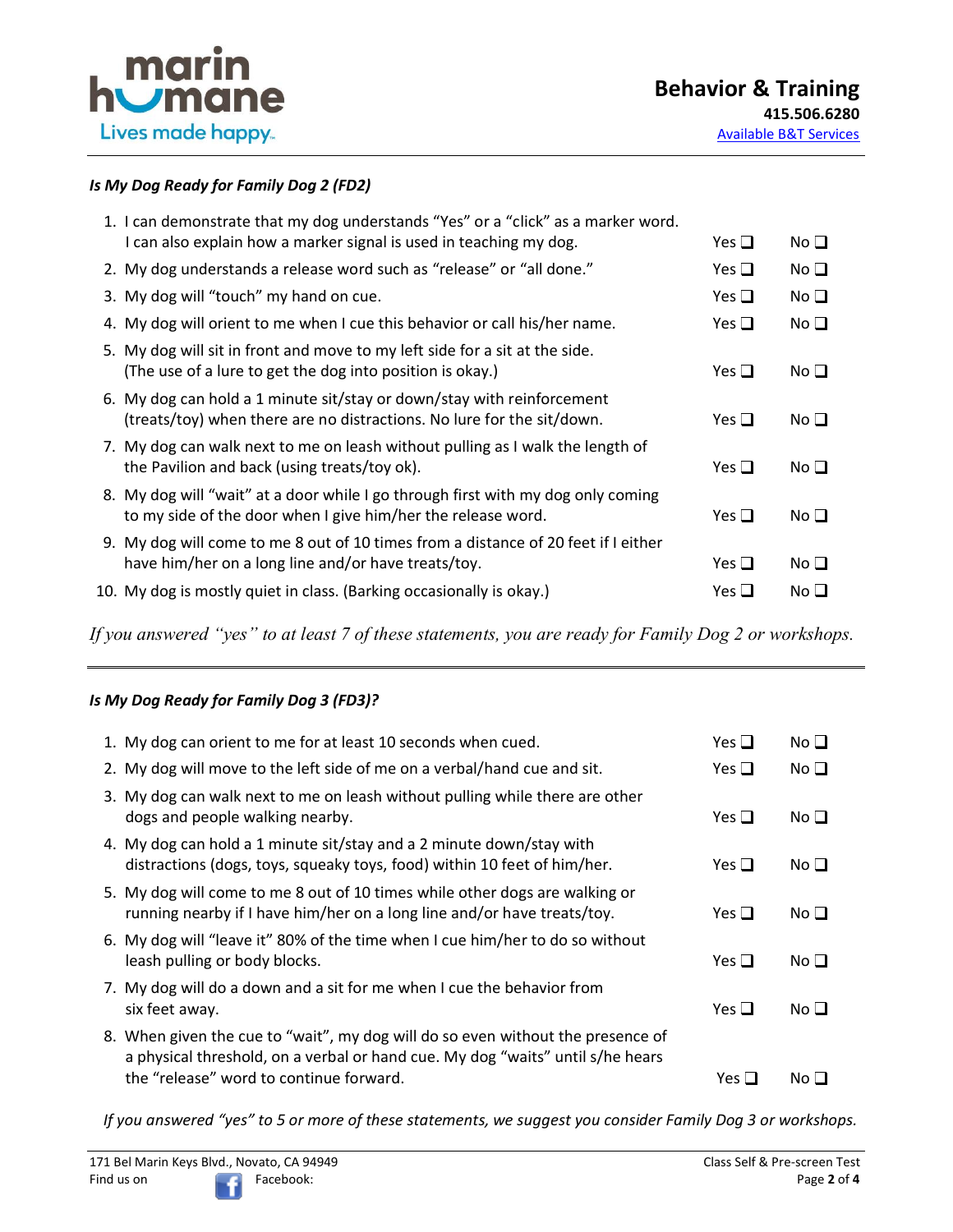

### *Is My Dog Ready for Family Dog 4 (FD4)?*

| 1. My dog will come to me when two or more dogs are being recalled at the<br>same time (no long line needed).                                        | Yes $\Box$   | No <sub>1</sub> |
|------------------------------------------------------------------------------------------------------------------------------------------------------|--------------|-----------------|
| 2. My dog can move into a heel (ready) position with minimal visual cue and<br>no lure.                                                              | Yes $\Box$   | No $\square$    |
| 3. My dog can walk next to me on leash without pulling, the leash dragging on<br>the ground or draped over my shoulder without me using treats/toys. | Yes $\Box$   | No <sub>1</sub> |
| 4. My dog will do a sit or down for me when I am 4 feet away and when I use a<br>verbal cue only (no hand signals needed).                           | Yes $\Box$   | No <sub>l</sub> |
| 5. My dog can hold a 3 minute down/stay with substantial distractions (Toys,<br>dogs running by, food, and people, knocking on door, rattling keys). | Yes $\sqcup$ | No <sub>1</sub> |
| 6. My dog will "leave it" with a verbal cue or minimal body block, when I ask<br>him/her to leave the object.                                        | Yes $\Box$   | No <sub>1</sub> |
| 7. My dog will do a "wait" with a verbal cue only (no hand signals needed).                                                                          | Yes <b>凵</b> | No ∐            |

*If you answered "yes" to at least 5 of these statements, we suggest Family Dog 4, SHARE or workshops.*

#### *Is My Dog Ready for Family Dog 5 (FD5)?*

| 1. My dog will come to me when two or more dogs are being recalled at the<br>same time (no long line needed).                                       | Yes $\sqcup$ | No <sub>1</sub> |
|-----------------------------------------------------------------------------------------------------------------------------------------------------|--------------|-----------------|
| 2. My dog can move into a heel (ready) position with no lure.                                                                                       | Yes $\Box$   | No <sub>1</sub> |
| 3. My dog can walk next to me off leash or the leash dragging on the ground<br>with minimal use me using treats/toys.                               | Yes $\Box$   | No <sub>1</sub> |
| 4. My dog will do a sit or down for me when I am 6 feet away and when I use a<br>verbal cue only (no hand signals needed).                          | Yes $\Box$   | No <sub>1</sub> |
| 5. My dog can hold a 3 minute down/stay with substantial distractions (Toys,<br>dogs running by, food, and people, knocking on door, rattling keys. | Yes $\Box$   | No <sub>1</sub> |
| 6. My dog will "leave it" with a verbal cue only when I ask him/her to leave the<br>object (no body blocks or leash pulling needed).                | Yes $\Box$   | No $\Box$       |
| 7. My dog will do a "wait" in front of me with a verbal cue only (no hand<br>signals needed).                                                       | Yes $\Box$   | No∐             |

*If you answered "yes" to at least 5 of these statements, we suggest Family Dog 5.*